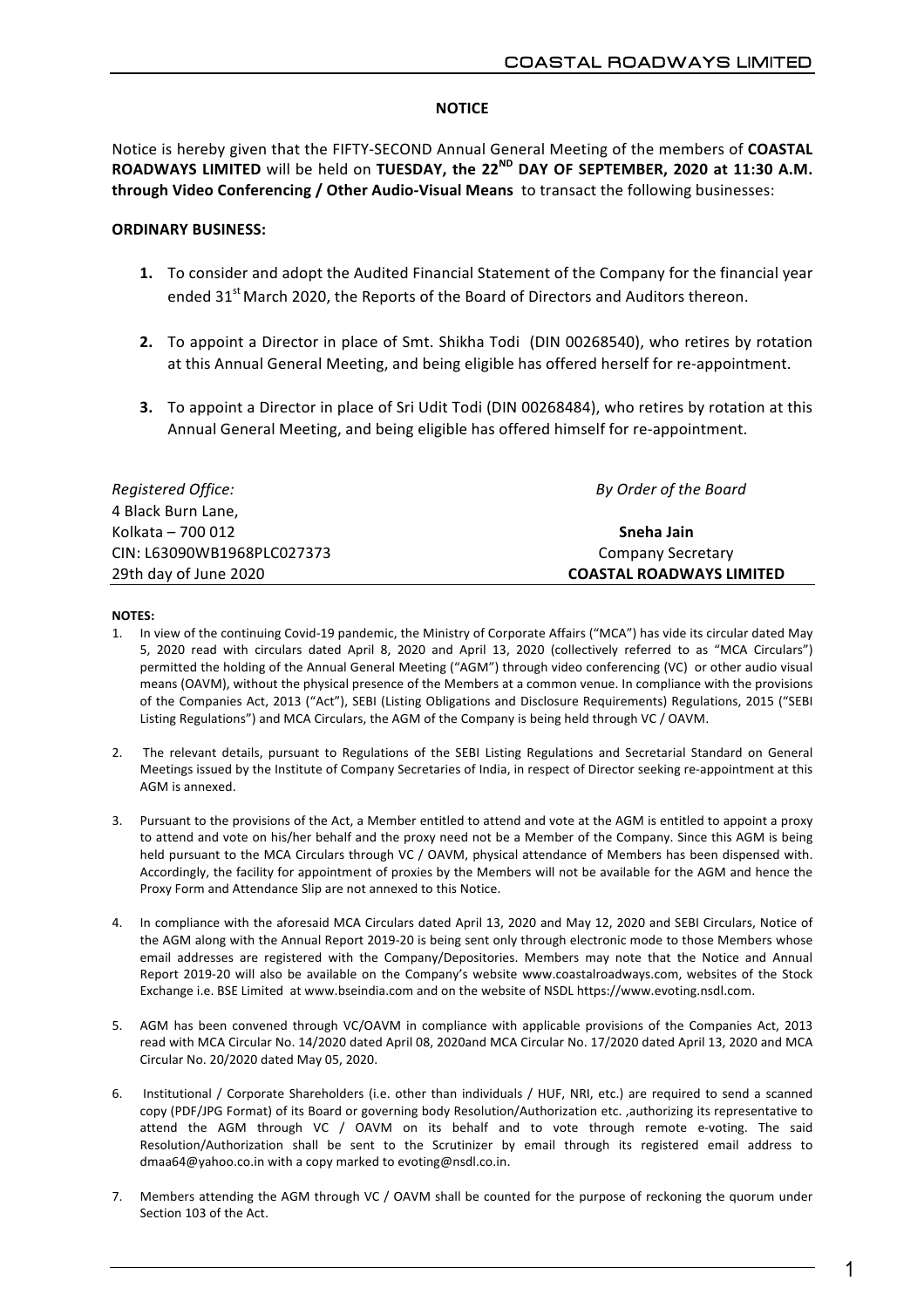- 8. Since the AGM will be held through VC / OAVM, the Route Map is not annexed in this Notice.
- 9. The Register of Members and Share Transfer Books of the Company will remain closed from 7th September 2020 to 9th September 2020(both days inclusive).
- 10. In case of Joint holders attending the Meeting, only such joint holder who is higher in the order of names will be entitled to vote.
- 11. At the forty-ninth AGM held on 5th September, 2017 the Members approved appointment of M/s Patanjali & Co., Chartered Accountants (Firm Registration No.308163E) as Statutory Auditors of the Company to hold office for a period of five years from the conclusion of that AGM till the conclusion of the fifty fourth AGM, subject to ratification of their appointment by Members at every AGM, if so required under the Act. The requirement to place the matter relating to appointment of auditors for ratification by Members at every AGM has been done away by the Companies (Amendment) Act, 2017 with effect from May 7, 2018. Accordingly, no resolution is being proposed for ratification of appointment of statutory auditors at the fifty second AGM.
- 12. As per Regulation 40 of SEBI Listing Regulations, as amended, securities of listed companies can be transferred only in dematerialized form with effect from, April 1, 2019, except in case of request received for transmission or transposition of securities. In view of this and to eliminate all risks associated with physical shares and for ease of portfolio management, members holding shares in physical form are requested to consider converting their holdings to dematerialized form. Members can contact the Company or Company's Registrars and Transfer Agents, S K Infosolutions Pvt. Ltd. for assistance in this regard.
- 13. To support the 'Green Initiative', Members who have not yet registered their email addresses are requested to register the same with their DPs in case the shares are held by them in electronic form and with S K Infosolutions Pvt. Ltd. in case the shares are held by them in physical form.
- 14. Members holding shares in physical form, in identical order of names, in more than one folio are requested to send to the Company or S K Infosolutions Pvt. Ltd., the details of such folios together with the share certificates for consolidating their holdings in one folio. A consolidated share certificate will be issued to such Members after making requisite changes.
- 15. Members seeking any information with regard to the accounts or any matter to be placed at the AGM, are requested to write to the Company on or before September 21, 2020 through email coastalgroup1968@gmail.com. The same will be replied by the Company suitably.
- 16. The Ordinary Shares of the Company are listed in BSE Limited. The Company confirms that it has paid Annual Listing Fees to the said Exchanges for the year 2020-2021.
- 17. Members holding shares in physical form are requested to notify any change in their address including Pin Code, Bank Mandate, Income Tax Permanent Account Number, etc. to the Company's Registrar & Share Transfer Agent, M/s S K Infosolutions Pvt. Ltd., 34/1A Sudhir Chatterjee Street, Kolkata – 700 006. Members holding shares in dematerialized form are requested to furnish this information to their respective depository participants for updating of the records.
- 18. The SEBI has mandated the submission of PAN by every participant in the security market. Members holding shares in electronic Form /physical Form are therefore, requested to submit their PAN to the Company or its RTA.
- 19. The Securities and Exchange Board of India (SEBI) has made it mandatory for all the Companies to use bank details furnished by the Investors for distributing Dividends or other cash benefits through National Electronic Clearing Services (NECS). In the absence of NECS facility, Companies are required to print the bank details on the payment instrument for distribution of dividend. Members holding shares in physical mode are requested to provide their bank details to the RTA in the NECS Mandate form, which is being sent along with the Annual Report. Whereas, members holding shares in demat mode are requested to record the same with their respective Depository Participant(s).!
- 20. Pursuant to Sections 101 and 136 of the Companies Act, 2013, read with the relevant Rules made there under, Companies can serve Annual Reports and other communications through electronic mode to those members who have registered their e-mail address either with the Company or with the Depository. Members who have not yet registered their e-mail address with the Company or their respective Depository are requested to do so.

### 21. **VOTING THROUGH ELETRONIC MEANS:**

i. In compliance with the provisions of Section 108 of the Act, read with Rule 20 of the Companies (Management and Administration) Rules, 2014, as amended from time to time, and Regulation 44 of the SEBI Listing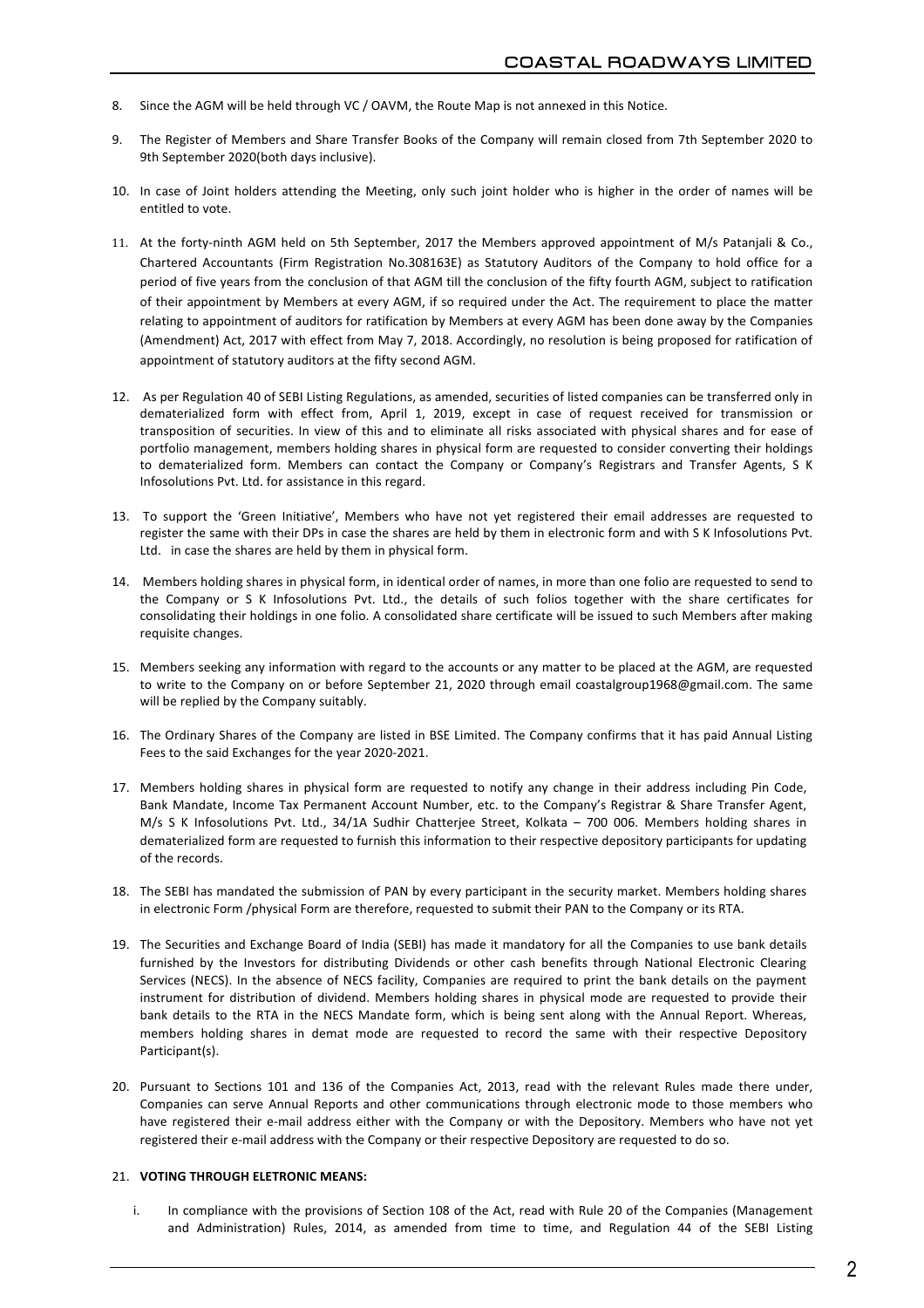Regulations, the Members are provided with the facility to cast their vote electronically, through the e-voting services provided by NSDL, on all the resolutions set forth in this Notice. The instructions for e-voting are given herein below.

- ii. The remote e-voting period commences on Friday, September 18, 2020 (9:00 a.m. IST) and ends on Monday, September 21, 2020 (5:00 p.m. IST).During this period, Members holding shares either in physical form or in dematerialized form, as on Tuesday, September 15, 2020 i.e. cut-off date, may cast their vote electronically. The e-voting module shall be disabled by NSDL for voting thereafter. Those Members, who will be present in the AGM through VC / OAVM facility and have not cast their vote on the Resolutions through remote e-voting and are otherwise not barred from doing so, shall be eligible to vote through e-voting system during the AGM.
- iii. The Board of Directors has appointed Mr. Debasish Mukherjee (Membership No. ACS 9680), Practicing Company Secretary as the Scrutinizer to scrutinize the voting during the AGM and remote e-voting process in a fair and transparent manner.
- iv. The Members who have cast their vote by remote e-voting prior to the AGM may also attend/participate in the AGM through VC / OAVM but shall not be entitled to cast their vote again.
- v. The voting rights of Members shall be in proportion to their shares in the paid-up equity share capital of the Company as on the cut-off date.
- vi. Any person, who acquires shares of the Company and becomes a Member of the Company after sending of the Notice and holding shares as of the cut-off date, may obtain the login ID and password by sending a request at evoting@nsdl.co.in or skcdilip@gmail.com.However, if he/she is already registered with NSDL for remote evoting then he/she can use his/her existing User ID and password for casting the vote. If you forgot your password, you can reset your password by using "Forgot User Details/Password" option available on www.evoting.nsdl.com or contact NSDL at the following toll free no.: 1800-222-990.
- vii. A person, whose name is recorded in the Register of Members or in the Register of Beneficial Owners maintained by the Depositories as on the cut-off date only shall be entitled to avail the facility of remote e-Voting or casting vote through e-Voting system during the Meeting.
- viii. The details of the process and manner for remote e-voting are explained herein below: Step 1: Log-in to NSDL e-voting system at https://www.evoting.nsdl.com/ Step 2: Cast your vote electronically on NSDL e-voting system.

## STEP - 1 How to Log-into NSDL e-Voting website?

- 1. Visit the e-Voting website of NSDL. Open web browser by typing the following URL: https://www.evoting.nsdl.com/ either on a Personal Computer or on a mobile.
- 2. Once the home page of e-Voting system is launched, click on the icon "Login" which is available under 'Shareholders' section.
- 3. A new screen will open. You will have to enter your User ID, your Password and a Verification Code as shown on the screen. *Alternatively, if you are registered for NSDL eservices i.e. IDEAS, you can log-in at https://eservices.nsdl.com/ with your existing IDEAS login. Once you log-in to NSDL eservices after using your log-in credentials, click on e-Voting and you can proceed to Step 2 i.e. Cast your vote electronically.*
- 4. Your User ID details are given below :
	- a. For Members who hold shares in demat account with NSDL. : 8 Character DP ID followed by 8 Digit Client ID. For example if your DP ID is IN300001 and Client ID is 12345678 then your user ID is IN30000112234568.
	- b. For Members who hold shares in demat account with CDSL: 16 Digit Beneficiary ID. For example if your Beneficiary ID is 1234567890123456 then your user ID is 1234567890123456.
	- c. For Members holding shares in Physical Form: EVEN Number (e-Voting Event Number) followed by Folio Number registered with the company. For example if folio number is A00001 and EVEN is 123456 then user ID is 123456A00001.
- 5. Your password details are given below :
	- a. If you are already registered for e-Voting, then you can user your existing password to login and cast vour vote.
	- b. If you are using NSDL e-Voting system for the first time, you will need to retrieve the 'initial password' which was communicated to you. Once you retrieve your 'initial password', you need enter the 'initial password' and the system will force you to change your password.
	- c. How to retrieve your 'initial password'?
		- i. If your email ID is registered in your demat account or with the company, your 'initial password' is communicated to you on your email ID. Trace the email sent to you from NSDL from your mailbox. Open the email and open the attachment i.e. a .pdf file. Open the .pdf file. The password to open the .pdf file is your 8 digit client ID for NSDL account, last 8 digits of client ID for CDSL account or folio number for shares held in physical form. The .pdf file contains your 'User ID' and your 'initial password'.
		- ii. In case you have not registered your email address with the Company/ Depository, please follow steps mentioned below in process for those shareholders whose emails ids are not registered.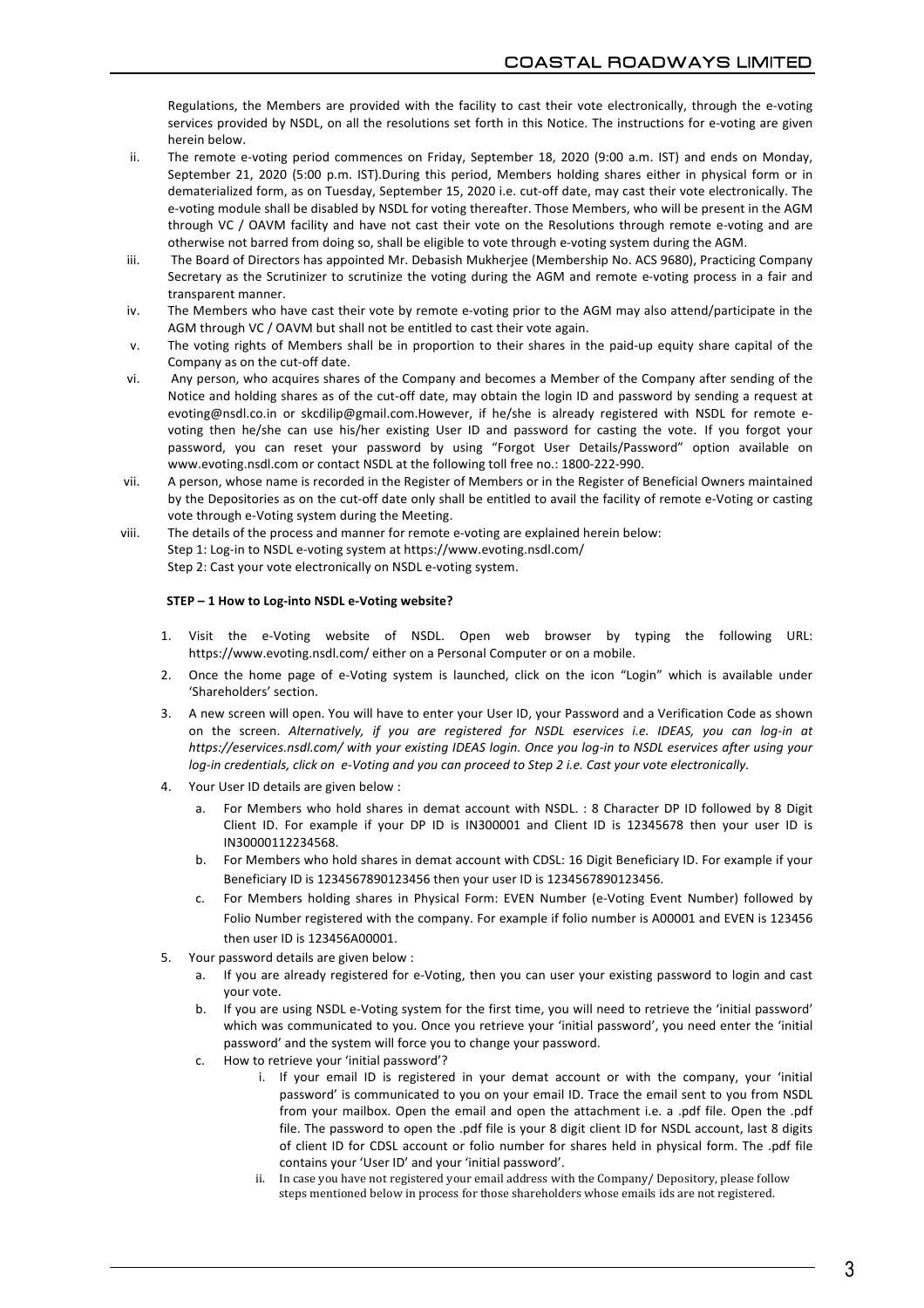- 6. If you are unable to retrieve or have not received the " Initial password" or have forgotten your password :
	- a. Click on "Forgot User Details/Password?(If you are holding shares in your demat account with NSDL or CDSL) option available on www.evoting.nsdl.com.
	- b. **Physical User Reset Password**? (If you are holding shares in physical mode) option available on www.evoting.nsdl.com.
	- c. If you are still unable to get the password by aforesaid two options, you can send a request at evoting@nsdl.co.in mentioning your demat account number/folio number, your PAN,your name and your registered address.
	- d. Members can also use the OTP (one time password) based login for casting the votes on the e-voting system of NSDL.
- 7. After entering your password, tick on Agree to "Terms and Conditions" by selecting on the check box.
- 8. Now, you will have to click on "Login" button.
- 9. After you click on the "Login" button, Home page of e-Voting will open.

### STEP – 2 How to cast your vote electronically o NSDL e-Voting website?

- 1. After successful login at Step 1, you will be able to see the Home page of e-Voting.Click on e-Voting. Then click on Active Voting Cycles.
- 2. After click on Active Voting Cycles, you will be able to see all the companies "EVEN" in which you are holding shares and whose voting cycle is in active status.
- 3. Select "EVEN" of company for which you wish to cast your vote.
- 4. Now you are ready for e-Voting as the Voting page opens.
- 5. Cast your vote by selecting appropriate options i.e. assent or dissent, verify/modify the number of shares for which you wish to cast your vote and click on "Submit" and also "Confirm" when prompted.
- 6. Upon confirmation, the message "Vote cast successfully" will be displayed.
- 7. You can also take the printout of the votes cast by you by clicking on the print option on the confirmation page.
- 8. Once you confirm your vote on the resolution, you will not be allowed to modify your vote.

### **General'Guidelines'for'shareholders**

- Institutional shareholders (i.e. other than individuals, HUF, NRI etc.) are required to send scanned copy (PDF/JPG Format) of the relevant Board Resolution/ Authority letter etc. with attested specimen signature of the duly authorized signatory(ies) who are authorized to vote, to the Scrutinizer by e-mail to dmaa64@yahoo.co.in with a copy marked to evoting@nsdl.co.in.
- 2. It is strongly recommended not to share your password with any other person and take utmost care to keep your password confidential. Login to the e-voting website will be disabled upon five unsuccessful attempts to key in the correct password. In such an event, you will need to go through the "Forgot User Details/Password?" or "Physical User Reset Password?" option available on www.evoting.nsdl.com to reset the password.
- 3. In case of any queries, you may refer the Frequently Asked Questions (FAQs) for Shareholders and e-voting user manual for Shareholders available at the download section of www.evoting.nsdl.com or call on toll free no.: 1800-222-990 or send a request to or contact Mr. Amit Vishal, Senior Manager/Ms. Pallavi Mhatre, Manager, NSDL, Trade World, 'A' Wing, 4th Floor, Kamala Mills Compound, Lower Parel, Mumbai – 400013 at telephone no. 022- 24994360/022 24994545 or at E-mail id evoting@nsdl.co.in.
- 22. Process for those shareholders whose email ids are not registered with the depositories for procuring user id and password and registration of e mail ids for e-voting for the resolutions set out in this notice :
	- 1. In case shares are held in physical mode please provide Folio No., Name of shareholder, scanned copy of the share certificate (front and back), PAN (self attested scanned copy of PAN card), AADHAR (self attested scanned copy of Aadhar Card) by email to coastalgroup1968@gmail.com
	- 2. In case shares are held in demat mode, please provide DPID-CLID (16 digit DPID + CLID or 16 digit beneficiary ID), Name, client master or copy of Consolidated Account statement, PAN (self attested scanned copy of PAN card), AADHAR (self attested scanned copy of Aadhar Card) to coastalgroup1968@gmail.com
	- 3. Alternatively member may send an e-mail request to evoting@nsdl.co.in for obtaining User ID and Password by proving the details mentioned in Point  $(1)$  or  $(2)$  as the case may be.

#### 23. **THE'INSTRUCTIONS'FOR'MEMBERS'FOR'eJVOTING'ON'THE'DAY'OF'THE AGM'ARE'AS'UNDER:J**

- 1. The procedure for e-Voting on the day of the AGM is same as the instructions mentioned above for remote e-voting.
- 2. Only those Members/ shareholders, who will be present in the AGM through VC/OAVM facility and have not casted their vote on the Resolutions through remote e-Voting and are otherwise not barred from doing so, shall be eligible to vote through e-Voting system in the AGM.